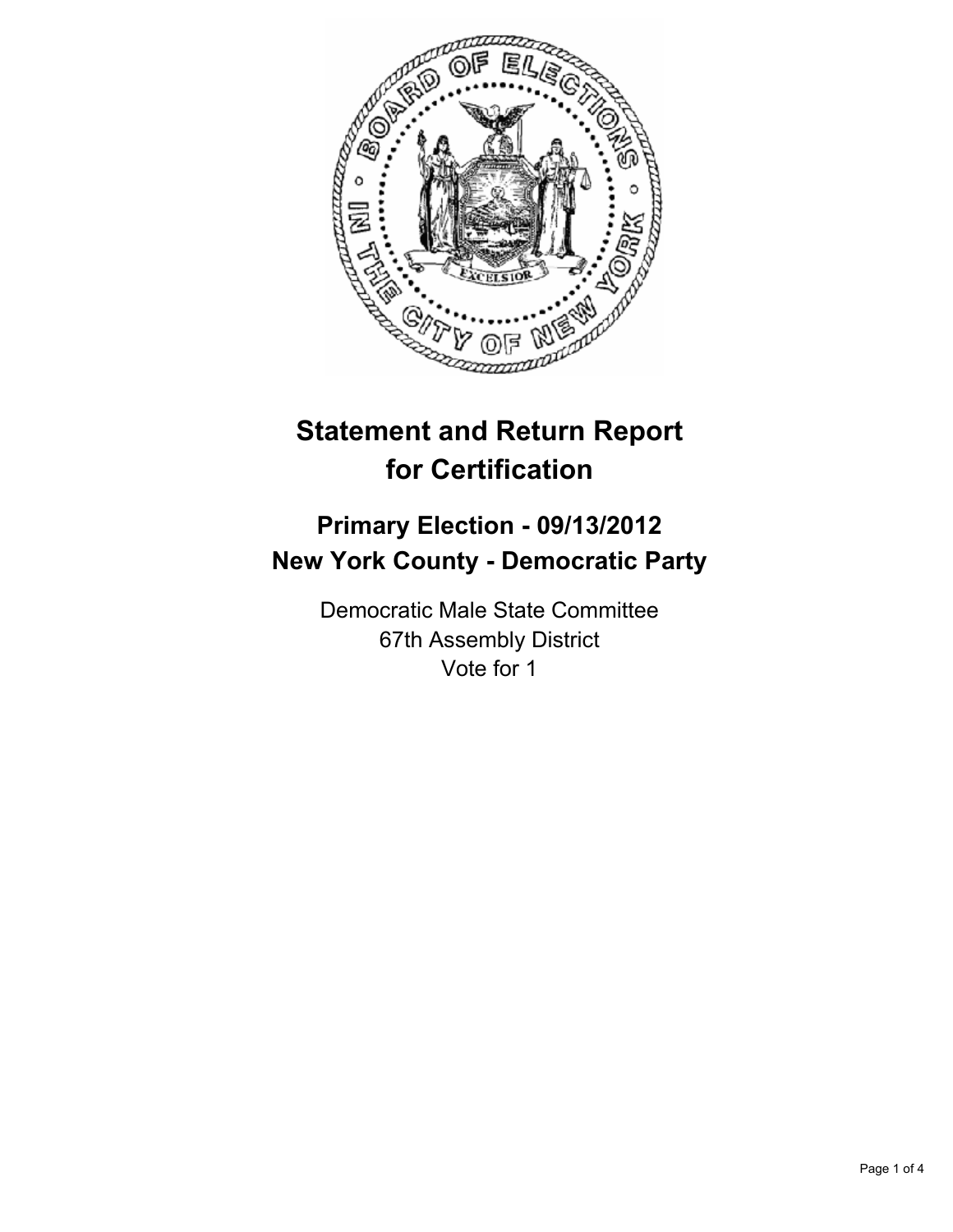

#### **Assembly District 67**

| PUBLIC COUNTER                                           | 5,402        |
|----------------------------------------------------------|--------------|
| EMERGENCY                                                | 11           |
| ABSENTEE/MILITARY                                        | 192          |
| FEDERAL                                                  | 0            |
| <b>SPECIAL PRESIDENTIAL</b>                              | 0            |
| <b>AFFIDAVIT</b>                                         | 56           |
| <b>Total Ballots</b>                                     | 5,661        |
| Less - Inapplicable Federal/Special Presidential Ballots | 0            |
| <b>Total Applicable Ballots</b>                          | 5,661        |
| <b>ARTHUR W. GREIG</b>                                   | 1,813        |
| VINCENT C. ALFONSO                                       | 2,500        |
| ANNA LEVIN (WRITE-IN)                                    | 1            |
| CHARLES BARRON (WRITE-IN)                                | 2            |
| CHARLES PARKER (WRITE-IN)                                | 1            |
| CHUCK NORRIS (WRITE-IN)                                  | 1            |
| DAVID MACKLER (WRITE-IN)                                 | 1            |
| DOROTHY HOOBLER (WRITE-IN)                               | 1            |
| FRED RATYKEWICH (WRITE-IN)                               | 1            |
| <b>GANK WANG (WRITE-IN)</b>                              | 1            |
| <b>GUY HALPERIN (WRITE-IN)</b>                           | 1            |
| JOHN SHARPA (WRITE-IN)                                   | 1            |
| LEONARD ACONSKY (WRITE-IN)                               | 1            |
| LINDA BARRY (WRITE-IN)                                   | 1            |
| LINDA FEN TING (WRITE-IN)                                | 1            |
| MAE D. CORRIGAN (WRITE-IN)                               | 1            |
| MICAH LASHER (WRITE-IN)                                  | 1            |
| MICHAEL TROY (WRITE-IN)                                  | 1            |
| PAUL RYAN (WRITE-IN)                                     | 1            |
| PETER LEVIN (WRITE-IN)                                   | 2            |
| RICHARD LAVITCH (WRITE-IN)                               | 1            |
| RICHARD WILLIS (WRITE-IN)                                | 1            |
| RON PAUL (WRITE-IN)                                      | 1            |
| RUBEN DIAZ (WRITE-IN)                                    | 1            |
| SCOTT STRINGER (WRITE-IN)                                | 1            |
| TANIKA INLAW (WRITE-IN)                                  | 1            |
| UNATTRIBUTABLE WRITE-IN (WRITE-IN)                       | 10           |
| WARREN STEIN (WRITE-IN)                                  | $\mathbf{1}$ |
| <b>Total Votes</b>                                       | 4,350        |
| Unrecorded                                               | 1,311        |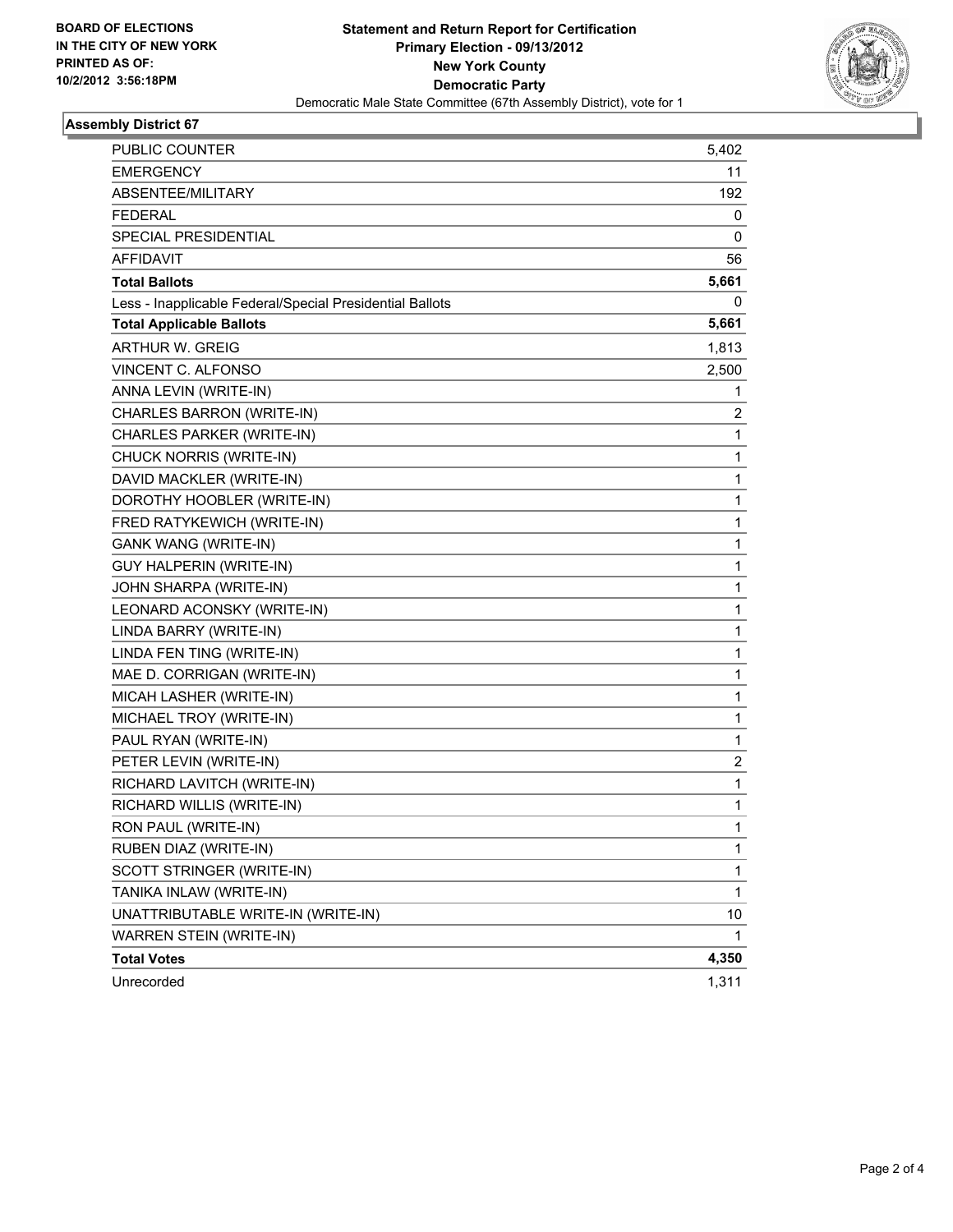

#### **Total for Democratic Male State Committee (67th Assembly District) - New York County**

| PUBLIC COUNTER                                           | 5,402        |
|----------------------------------------------------------|--------------|
| EMERGENCY                                                | 11           |
| ABSENTEE/MILITARY                                        | 192          |
| <b>FEDERAL</b>                                           | 0            |
| SPECIAL PRESIDENTIAL                                     | 0            |
| <b>AFFIDAVIT</b>                                         | 56           |
| <b>Total Ballots</b>                                     | 5,661        |
| Less - Inapplicable Federal/Special Presidential Ballots | 0            |
| <b>Total Applicable Ballots</b>                          | 5,661        |
| <b>ARTHUR W. GREIG</b>                                   | 1,813        |
| VINCENT C. ALFONSO                                       | 2,500        |
| ANNA LEVIN (WRITE-IN)                                    | 1            |
| CHARLES BARRON (WRITE-IN)                                | 2            |
| CHARLES PARKER (WRITE-IN)                                | 1            |
| CHUCK NORRIS (WRITE-IN)                                  | 1            |
| DAVID MACKLER (WRITE-IN)                                 | 1            |
| DOROTHY HOOBLER (WRITE-IN)                               | 1            |
| FRED RATYKEWICH (WRITE-IN)                               | 1            |
| <b>GANK WANG (WRITE-IN)</b>                              | 1            |
| <b>GUY HALPERIN (WRITE-IN)</b>                           | 1            |
| JOHN SHARPA (WRITE-IN)                                   | 1            |
| LEONARD ACONSKY (WRITE-IN)                               | 1            |
| LINDA BARRY (WRITE-IN)                                   | 1            |
| LINDA FEN TING (WRITE-IN)                                | 1            |
| MAE D. CORRIGAN (WRITE-IN)                               | 1            |
| MICAH LASHER (WRITE-IN)                                  | 1            |
| MICHAEL TROY (WRITE-IN)                                  | $\mathbf{1}$ |
| PAUL RYAN (WRITE-IN)                                     | 1            |
| PETER LEVIN (WRITE-IN)                                   | 2            |
| RICHARD LAVITCH (WRITE-IN)                               | 1            |
| RICHARD WILLIS (WRITE-IN)                                | $\mathbf{1}$ |
| RON PAUL (WRITE-IN)                                      | 1            |
| RUBEN DIAZ (WRITE-IN)                                    | 1            |
| SCOTT STRINGER (WRITE-IN)                                | $\mathbf{1}$ |
| TANIKA INLAW (WRITE-IN)                                  | 1            |
| UNATTRIBUTABLE WRITE-IN (WRITE-IN)                       | 10           |
| WARREN STEIN (WRITE-IN)                                  | 1            |
| <b>Total Votes</b>                                       | 4,350        |
| Unrecorded                                               | 1,311        |